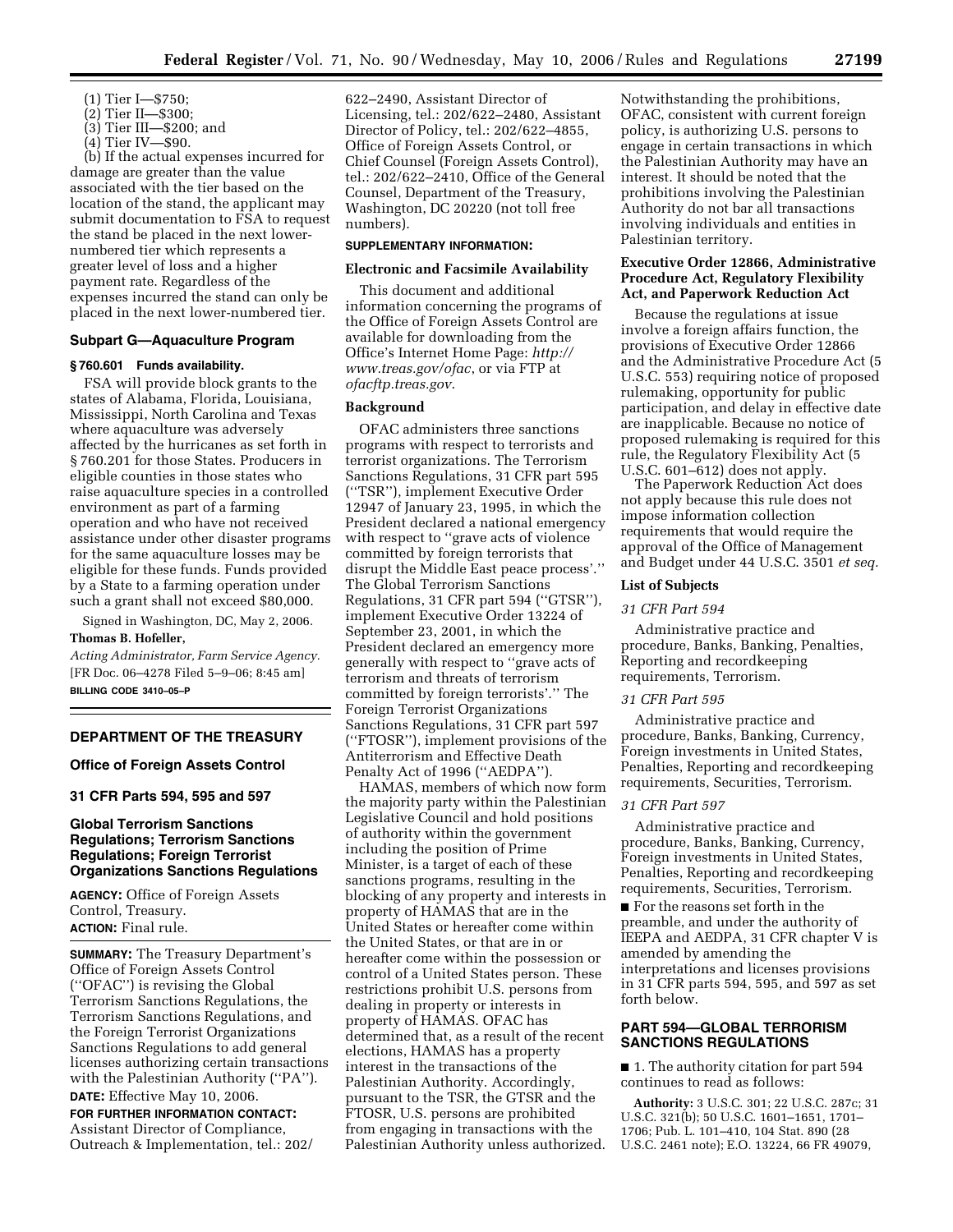September 25, 2001; E.O. 13268, 67 FR 44751, July 3, 2002; 3 CFR, 2002 Comp., p. 240; E.O. 13284, 64 FR 4075, January 28, 2003.

### **Subpart D—Interpretations**

■ 1. Add a new § 594.411 to subpart D to read as follows:

# **§ 594.411 Palestinian Authority.**

Following the January 2006 Palestinian elections, Hamas, a designated terrorist entity whose property and interests in property are blocked pursuant to § 594.201, has been determined to have a property interest in the transactions of the Palestinian Authority. Accordingly, pursuant to §§ 594.201 and 594.204, U.S. persons are prohibited from engaging in transactions with the Palestinian Authority unless authorized. Certain transactions with the Palestinian Authority may be authorized by license, see subpart E of this part.

# **Subpart E—Licenses, Authorizations, and Statements of Licensing Policy**

■ 2. Add a new § 594.510 to subpart E to read as follows:

# **§ 594.510 Official activities of certain international organizations; U.S. person employees of certain governments.**

(a) Effective April 12, 2006, all transactions and activities with the Palestinian Authority otherwise prohibited under this part that are for the conduct of the official business of the United Nations are authorized, provided that no payment pursuant to this license may involve a debit to an account of the Palestinian Authority on the books of a U.S. financial institution or to any account blocked pursuant to this part.

(b) Effective April 12, 2006, U.S. persons who are employees of the governments of states bordering the West Bank or Gaza are authorized to engage in all transactions and activities outside of the United States with the Palestinian Authority that are otherwise prohibited under this part in support of the U.S. persons' official duties, provided that no payment pursuant to this license may involve a debit to an account of the Palestinian Authority on the books of a U.S. financial institution or to any account blocked pursuant to this part.

(c) For purposes of this section only, the term ''United Nations'' means its principal organs, including funds, bodies, commissions, agencies, departments and other entities of the Security Council, General Assembly, Economic and Social Council and

Secretariat, specifically including, among others, the World Bank, the International Monetary Fund, the World Food Programme, and the World Health Organization.

■ 3. Add a new § 594.511 to subpart E to read as follows:

#### **§ 594.511 Travel, employment, residence and maintenance transactions with the Palestinian Authority.**

Effective April 12, 2006, U.S. persons are authorized to engage in all transactions with the Palestinian Authority otherwise prohibited under this part that are ordinarily incident to their travel to or from, or employment, residence or personal maintenance within, the jurisdiction of the Palestinian Authority, including, but not limited to, receipt of salaries, payment of living expenses and acquisition of goods or services for personal use. Nothing in this license authorizes any debit to an account of the Palestinian Authority on the books of a U.S. financial institution or to any account blocked pursuant to this part.

■ 4. Add a new § 594.512 to subpart E to read as follows:

# **§ 594.512 Payment of taxes and incidental fees to the Palestinian Authority.**

Effective April 12, 2006, U.S. persons are authorized to pay taxes or fees to, and purchase or receive permits or public utility services from, the Palestinian Authority where such transactions are necessary and ordinarily incident to such persons' day-to-day operations. Nothing in this license authorizes a debit to an account of the Palestinian Authority on the books of a U.S. financial institution or to any account blocked pursuant to this part.

■ 5. Add a new § 594.513 to subpart E to read as follows:

### **§ 594.513 Transactions with entities under the control of the Palestinian President and certain other entities.**

(a) Effective April 12, 2006, U.S. persons are authorized to engage in all transactions otherwise prohibited under this part with the following entities and individuals:

(1) The Palestinian Authority Presidency, including only the Office of the President, Presidential Security, General Intelligence Apparatus, Governors and Governorate staff, the Attorney General's Office, the Palestine Investment Fund (PIF), the Border Crossings Administration, and the Palestine Broadcasting Corporation (including the Voice of Palestine, Wafa News Agency, and the General Public

Information Agency/State Information Services);

(2) The Palestinian Judiciary, including the Higher Judicial Council;

(3) Members of the Palestinian Legislative Council (PLC) who were not elected to the PLC on the party slate of Hamas or any other Foreign Terrorist Organization (FTO), Specially Designated Terrorist (SDT), or Specially Designated Global Terrorist (SDGT); and

(4) The following independent agencies: The Central Elections Commission; the Independent Citizens Rights Commission; the General Audit Authority/External Audit Agency; and the Palestinian Monetary Authority.

(b) Effective April 12, 2006, U.S. financial institutions are authorized to reject transactions with members of the Palestinian Legislative Council (PLC) who were elected to the PLC on the party slate of Hamas or any other Foreign Terrorist Organization (FTO), Specially Designated Terrorist (SDT), or Specially Designated Global Terrorist (SDGT), provided that any such individuals are not named on OFAC's list of Specially Designated Nationals and Blocked Persons.

(c) Nothing in this license authorizes a debit to an account of the Palestinian Authority on the books of a U.S. financial institution or to any account blocked pursuant to this part.

 $\blacksquare$  6. Add a new § 594.514 to subpart E to read as follows:

### **§ 594.514 Concluding activities with the Palestinian Authority.**

Effective April 12, 2006, all transactions and activities with the Palestinian Authority otherwise prohibited under this part are authorized through May 12, 2006, provided that they are necessary to conclude ongoing contracts or programs with the Palestinian Authority, and further provided that no payment pursuant to this license may involve a debit to an account of the Palestinian Authority on the books of a U.S. financial institution or to any account blocked pursuant to this part.

 $\blacksquare$  7. Add a new § 594.515 to subpart E to read as follows:

# **§ 594.515 In-kind donations of medicine.**

Effective April 12, 2006, nongovernmental organizations that are U.S. persons are authorized to provide in-kind donations of medicine to the Palestinian Authority Ministry of Health, provided that such donations are strictly for distribution in the West Bank or Gaza and not intended for resale, and provided further that no payment pursuant to this license may involve a debit to an account of the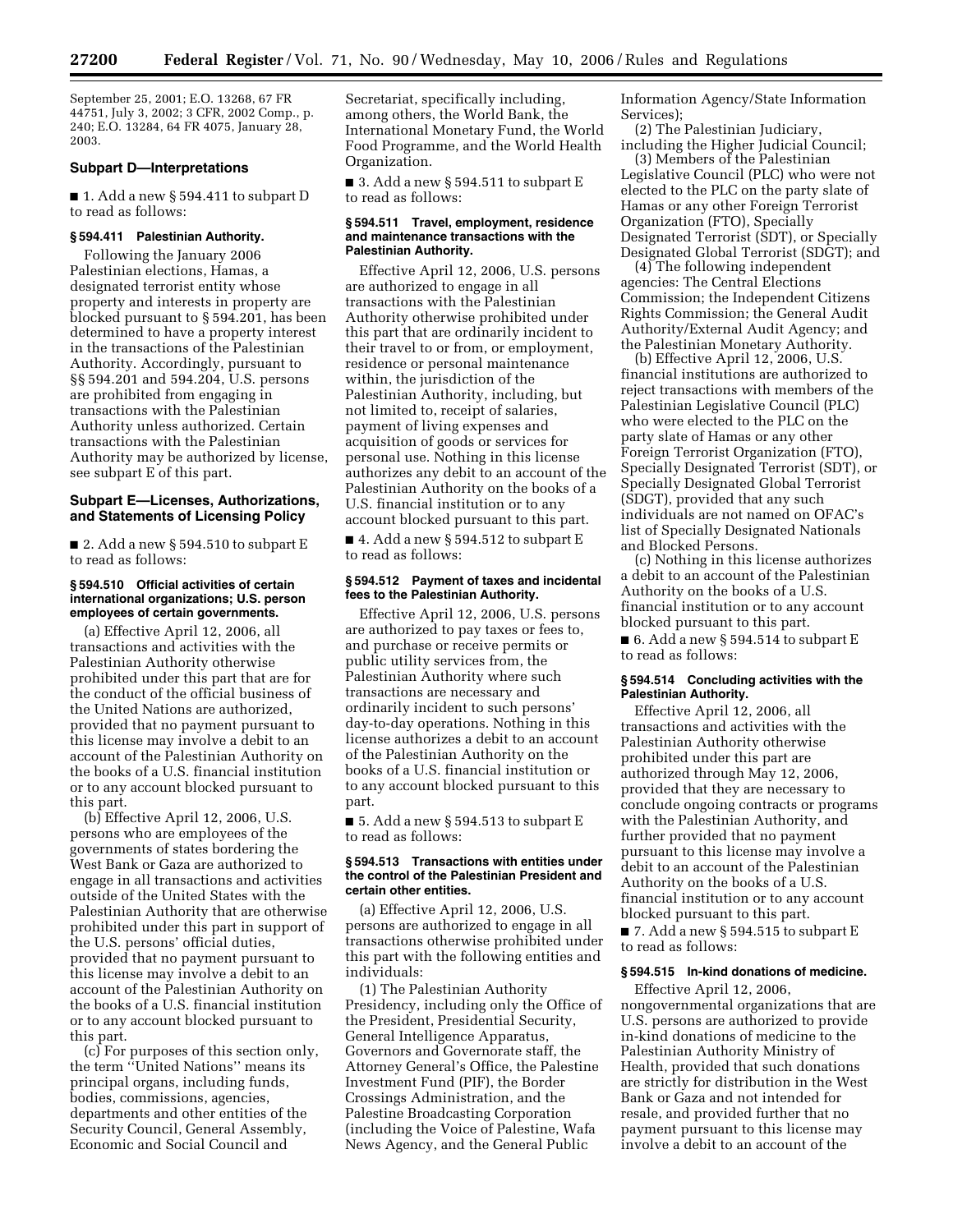Palestinian Authority on the books of a U.S. financial institution or to any account blocked pursuant to this part.

# **PART 595—TERRORISM SANCTIONS REGULATIONS**

■ 1. The authority citation for part 595 continues to read as follows:

**Authority:** 3 U.S.C. 301; 31 U.S.C. 321(b); 50 U.S.C. 1601–1651, 1701–1706; Pub. L. 101–410, 104 Stat. 890 (28 U.S.C. 2461 note); E.O. 12947, 60 FR 5079; 3 CFR, 1995 Comp., p. 319.

### **Subpart D—Interpretations**

■ 1. Add a new § 595.409 to subpart D to read as follows:

# **§ 595.409 Palestinian Authority.**

Following the January 2006 Palestinian elections, Hamas, a designated terrorist entity whose property and interests in property are blocked pursuant to §§ 595.201 and 595.204, has been determined to have a property interest in the transactions of the Palestinian Authority. Accordingly, pursuant to §§ 595.201 and 595.204, U.S. persons are prohibited from engaging in transactions with the Palestinian Authority unless authorized. Certain transactions with the Palestinian Authority may be authorized by license, see subpart E of this part.

# **Subpart E—Licenses, Authorizations, and Statements of Licensing Policy**

 $\blacksquare$  2. Add a new § 595.508 to subpart E to read as follows:

# **§ 595.508 Official activities of certain international organizations; U.S. person employees of certain governments.**

(a) Effective April 12, 2006, all transactions and activities with the Palestinian Authority otherwise prohibited under this part that are for the conduct of the official business of the United Nations are authorized, provided that no payment pursuant to this license may involve a debit to an account of the Palestinian Authority on the books of a U.S. financial institution or to any account blocked pursuant to this part.

(b) Effective April 12, 2006, U.S. persons who are employees of the governments of states bordering the West Bank or Gaza are authorized to engage in all transactions and activities outside of the United States with the Palestinian Authority that are otherwise prohibited under this part in support of the U.S. persons' official duties, provided that no payment pursuant to this license may involve a debit to an account of the Palestinian Authority on the books of a U.S. financial institution

or to any account blocked pursuant to this part.

(c) For purposes of this section only, the term ''United Nations'' means its principal organs, including funds, bodies, commissions, agencies, departments and other entities of the Security Council, General Assembly, Economic and Social Council and Secretariat, specifically including, among others, the World Bank, the International Monetary Fund, the World Food Programme, and the World Health Organization.

■ 3. Add a new § 595.509 to subpart E to read as follows:

#### **§ 595.509 Travel, employment, residence and maintenance transactions with the Palestinian Authority.**

Effective April 12, 2006, U.S. persons are authorized to engage in all transactions with the Palestinian Authority otherwise prohibited under this part that are ordinarily incident to their travel to or from, or employment, residence or personal maintenance within, the jurisdiction of the Palestinian Authority, including, but not limited to, receipt of salaries, payment of living expenses and acquisition of goods or services for personal use. Nothing in this license authorizes any debit to an account of the Palestinian Authority on the books of a U.S. financial institution or to any account blocked pursuant to this part.

 $\blacksquare$  4. Add a new § 595.510 to subpart E to read as follows:

#### **§ 595.510 Payment of taxes and incidental fees to the Palestinian Authority.**

Effective April 12, 2006, U.S. persons are authorized to pay taxes or fees to, and purchase or receive permits or public utility services from, the Palestinian Authority where such transactions are necessary and ordinarily incident to such persons' day-to-day operations. Nothing in this license authorizes a debit to an account of the Palestinian Authority on the books of a U.S. financial institution or to any account blocked pursuant to this part.

■ 5. Add a new § 595.511 to subpart E to read as follows:

### **§ 595.511 Transactions with entities under the control of the Palestinian President and certain other entities.**

(a) Effective April 12, 2006, U.S. persons are authorized to engage in all transactions otherwise prohibited under this part with the following entities and individuals:

(1) The Palestinian Authority Presidency, including only the Office of the President, Presidential Security,

General Intelligence Apparatus, Governors and Governorate staff, the Attorney General's Office, the Palestine Investment Fund (PIF), the Border Crossings Administration, and the Palestine Broadcasting Corporation (including the Voice of Palestine, Wafa News Agency, and the General Public Information Agency/State Information Services);

(2) The Palestinian Judiciary, including the Higher Judicial Council;

(3) Members of the Palestinian Legislative Council (PLC) who were not elected to the PLC on the party slate of Hamas or any other Foreign Terrorist Organization (FTO), Specially Designated Terrorist (SDT), or Specially Designated Global Terrorist (SDGT); and

(4) The following independent agencies: The Central Elections Commission; the Independent Citizens Rights Commission; the General Audit Authority/External Audit Agency; and the Palestinian Monetary Authority.

(b) Effective April 12, 2006, U.S. financial institutions are authorized to reject transactions with members of the Palestinian Legislative Council (PLC) who were elected to the PLC on the party slate of Hamas or any other Foreign Terrorist Organization (FTO), Specially Designated Terrorist (SDT), or Specially Designated Global Terrorist (SDGT), provided that any such individuals are not named on OFAC's list of Specially Designated Nationals and Blocked Persons.

(c) Nothing in this license authorizes a debit to an account of the Palestinian Authority on the books of a U.S. financial institution or to any account blocked pursuant to this part.

■ 6. Add a new § 595.512 to subpart E to read as follows:

### **§ 595.512 Concluding activities with the Palestinian Authority.**

Effective April 12, 2006, all transactions and activities with the Palestinian Authority otherwise prohibited under this part are authorized through May 12, 2006, provided that they are necessary to conclude ongoing contracts or programs with the Palestinian Authority, and further provided that no payment pursuant to this license may involve a debit to an account of the Palestinian Authority on the books of a U.S. financial institution or to any account blocked pursuant to this part.

 $\blacksquare$  7. Add a new § 595.513 to subpart E to read as follows:

# **§ 595.513 In-kind donations of medicine.**

Effective April 12, 2006, nongovernmental organizations that are U.S. persons are authorized to provide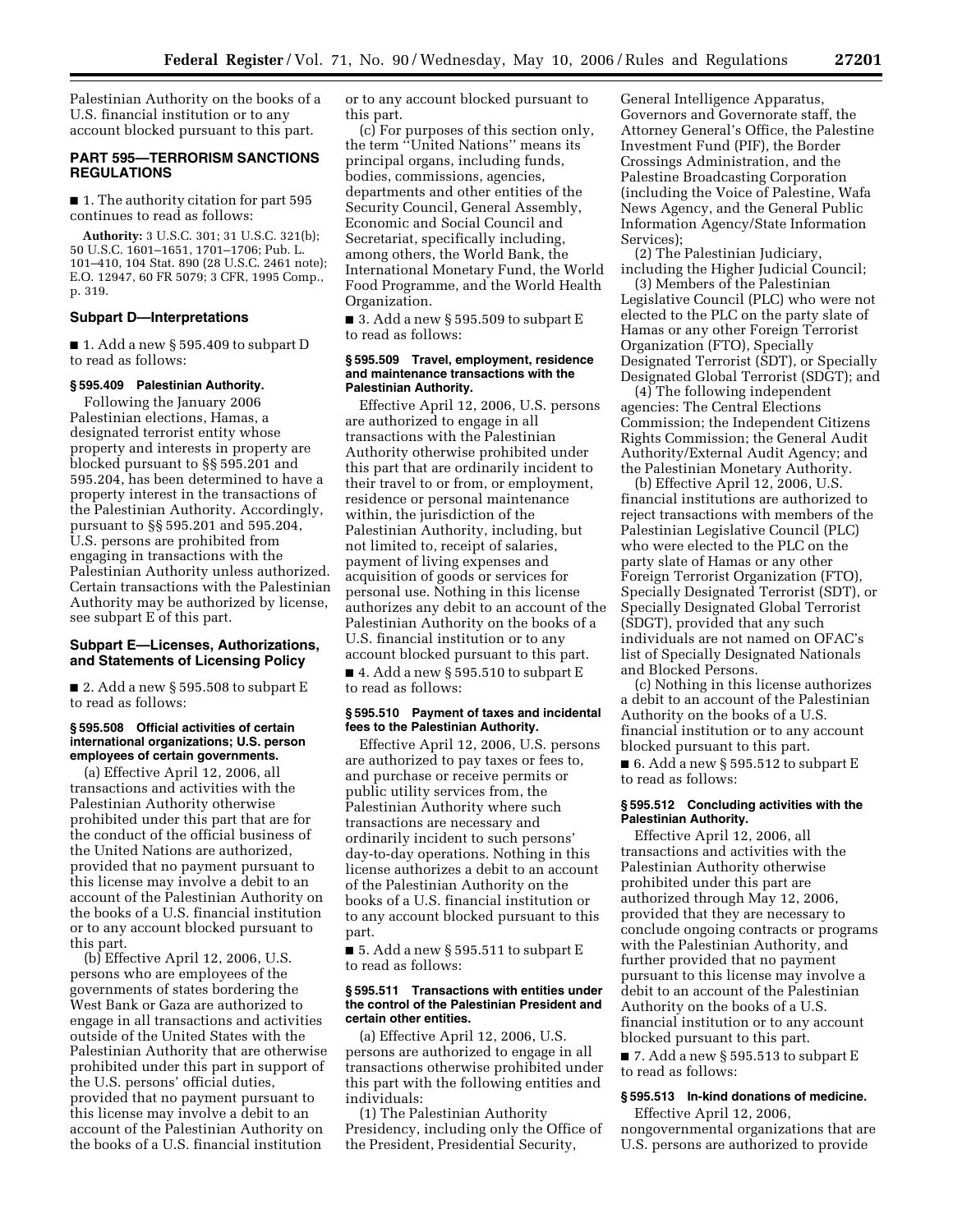in-kind donations of medicine to the Palestinian Authority Ministry of Health, provided that such donations are strictly for distribution in the West Bank or Gaza and not intended for resale, and provided further that no payment pursuant to this license may involve a debit to an account of the Palestinian Authority on the books of a U.S. financial institution or any account blocked pursuant to this part.

# **PART 597—FOREIGN TERRORIST ORGANIZATIONS SANCTIONS REGULATIONS**

■ 1. The authority citation for part 597 continues to read as follows:

**Authority:** 31 U.S.C. 321(b); Pub. L. 101– 410, 104 Stat. 890 (28 U.S.C. 2461 note); Pub. L. 104–132, 110 Stat. 1214, 1248–53 (8 U.S.C. 1189, 18 U.S.C. 2339B).

### **Subpart D—Interpretations**

■ 2. Add a new § 597.407 to subpart D to read as follows:

### **§ 597.407 Palestinian Authority.**

Following the January 2006 Palestinian elections, Hamas, a designated terrorist entity whose property and interests in property are blocked pursuant to § 597.201, has been determined to have a property interest in the transactions of the Palestinian Authority. Accordingly, pursuant to § 597.201, U.S. persons are prohibited from engaging in transactions with the Palestinian Authority unless authorized. Certain transactions with the Palestinian Authority may be authorized by license, see subpart E of this part.

# **Subpart E—Licenses, Authorizations, and Statements of Licensing Policy**

 $\blacksquare$  3. Add a new § 597.506 to subpart E to read as follows:

### **§ 597.506 Official activities of certain international organizations; U.S. person employees of certain governments.**

(a) Effective April 12, 2006, U.S. financial institutions are authorized to engage in all financial transactions with the Palestinian Authority otherwise prohibited by this part that are for the conduct of the official business of the United Nations, provided that no payment pursuant to this license may involve a debit to an account of the Palestinian Authority on the books of a U.S. financial institution or to any account blocked pursuant to this part.

(b) For purposes of this section only, the term ''United Nations'' means its principal organs, including funds, bodies, commissions, agencies, departments and other entities of the

Security Council, General Assembly, Economic and Social Council and Secretariat, specifically including, among others, the World Bank, the International Monetary Fund, the World Food Programme, and the World Health Organization.

(c) The retention and reporting provisions of § 597.201 shall not apply with respect to transactions authorized by paragraph (a) of this section.

 $\blacksquare$  4. Add a new § 597.507 to subpart E to read as follows:

#### **§ 597.507 Travel, employment, residence and maintenance transactions with the Palestinian Authority.**

(a) Effective April 12, 2006, U.S. financial institutions are authorized to engage in all transactions that are ordinarily incident to U.S. persons' travel to or from, or employment, residence or personal maintenance within, the jurisdiction of the Palestinian Authority, including, but not limited to, receipt of salaries, payment of living expenses and acquisition of goods or services for personal use. Nothing in this license authorizes any debit to an account of the Palestinian Authority on the books of a U.S. financial institution or to any account blocked pursuant to this part.

(b) The retention and reporting provisions of § 597.201 shall not apply with respect to transactions authorized by paragraph (a) of this section.

■ 5. Add a new § 597.508 to subpart  $E$ to read as follows:

# **§ 597.508 Payment of taxes and incidental fees to the Palestinian Authority.**

(a) Effective April 12, 2006, U.S. financial institutions are authorized to conduct all transactions ordinarily incident to the following activities by U.S. persons: the payment of taxes or fees to, or the purchase or receipt of permits or public utility services from, the Palestinian Authority where such transactions are necessary and ordinarily incident to such persons' day-to-day operations. Nothing in this license authorizes a debit to an account of the Palestinian Authority on the books of a U.S. financial institution or to any account blocked pursuant to this part.

(b) The retention and reporting provisions of § 597.201 shall not apply with respect to transactions authorized by paragraph (a) of this section.

 $\blacksquare$  6. Add a new § 597.509 to subpart E to read as follows:

#### **§ 597.509 Transactions with entities under the control of the Palestinian President and certain other entities.**

(a) Effective April 12, 2006, U.S. financial institutions are authorized to engage in all transactions otherwise prohibited under this part with the following entities and individuals:

(1) The Palestinian Authority Presidency, including only the Office of the President, Presidential Security, General Intelligence Apparatus, Governors and Governorate staff, the Attorney General's Office, the Palestine Investment Fund (PIF), the Border Crossings Administration, and the Palestine Broadcasting Corporation (including the Voice of Palestine, Wafa News Agency, and the General Public Information Agency/State Information Services);

(2) The Palestinian Judiciary, including the Higher Judicial Council;

(3) Members of the Palestinian Legislative Council (PLC) who were not elected to the PLC on the party slate of Hamas or any other Foreign Terrorist Organization (FTO), Specially Designated Terrorist (SDT), or Specially Designated Global Terrorist (SDGT); and

(4) The following independent agencies: The Central Elections Commission; the Independent Citizens Rights Commission; the General Audit Authority/External Audit Agency; and the Palestinian Monetary Authority.

(b) Effective April 12, 2006, U.S. financial institutions are authorized to reject transactions with members of the Palestinian Legislative Council (PLC) who were elected to the PLC on the party slate of Hamas or any other Foreign Terrorist Organization (FTO), Specially Designated Terrorist (SDT), or Specially Designated Global Terrorist (SDGT), provided that any such individuals are not named on OFAC's list of Specially Designated Nationals and Blocked Persons.

(c) Nothing in this license authorizes a debit to an account of the Palestinian Authority on the books of a U.S. financial institution or to any account blocked pursuant to this part.

(d) The retention and reporting provisions of § 597.201 shall not apply with respect to transactions authorized by paragraph (a) of this section. The retention provisions of § 597.201 shall not apply with respect to transactions authorized by paragraph (b) of this section.

■ 7. Add a new § 597.510 to subpart E to read as follows:

### **§ 597.510 Concluding activities with the Palestinian Authority.**

(a) Effective April 12, 2006, all transactions and activities with the Palestinian Authority otherwise prohibited under this part are authorized through May 12, 2006, provided that they are necessary to conclude ongoing contracts or programs